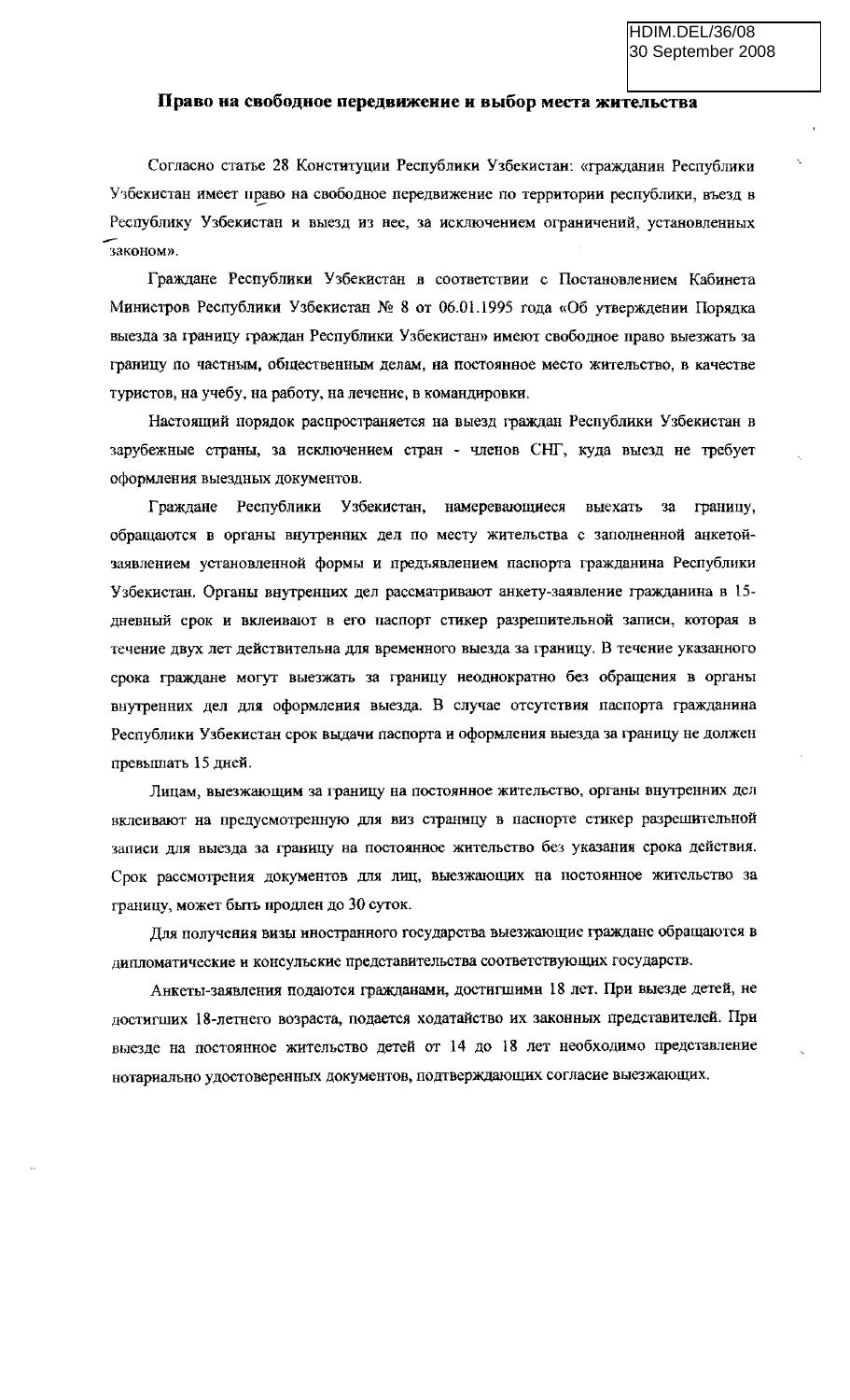При выезде на постоянное жительство необходимо представление нотариально удостоверенных документов, подтверждающих согласие родителей, супругов, а в случае их смерти - копии свидетельств о смерти.

Оформление выезда за границу на работу по частным контрактам производится по согласованию с Министерством труда и социальной защиты населения Республики Узбекистан.

Лица, выезжающие за границу и осведомленные в сведениях, составляющих государственную тайну, представляют вместе с анкетой- заявлением заключение руководителя организации по месту работы о степени осведомленности.

Органы внутренних дел, оформляющие выезд граждан за границу, руководствуются при этом перечнем организаций, имеющих непосредственное отношение к государственным тайнам.

За период 2005-2007 г.г. службами въезда-выезда и оформления гражданства МВД Республики Узбекистан в паспорта наших граждан было оформлено 395204 стикеров разрешительной записи для выезда за границу, из них на постоянное жительство за границей 4763, на временный выезд 390441, который в свою очередь делится на служебные командировки 33503, по туризму 347053 и по частным делам 9885.

Отказ в праве на выезд за границу получили 198 граждан Республики Узбекистан на основании предусмотренных настоящим порядком.

Основаниями для ограничения на выезд за границу могут служить следующие причины:

а) если лицо осведомлено о сведениях, оставляющих государственную тайну, или в отношении него действуют договорные, контрактные обязательства, препятствующие его выезду за границу - до прекращения этих обязательств;

б) если против лица возбуждено уголовное дело - до окончания производства по делу;

в) если лицо по приговору суда признано особо опасным рецидивистом или состоит под административным надзором милиции - до погашения (снятия) - судимости или прекращения надзора;

г) если лицо уклоняется от исполнения обязательств, наложенных на него судом, - до окончания исполнения обязательств;

д) если лицо сообщило о себе заведомо ложные сведения;

е) если к лицу предъявлен гражданский иск в суде - до окончания производства по делу;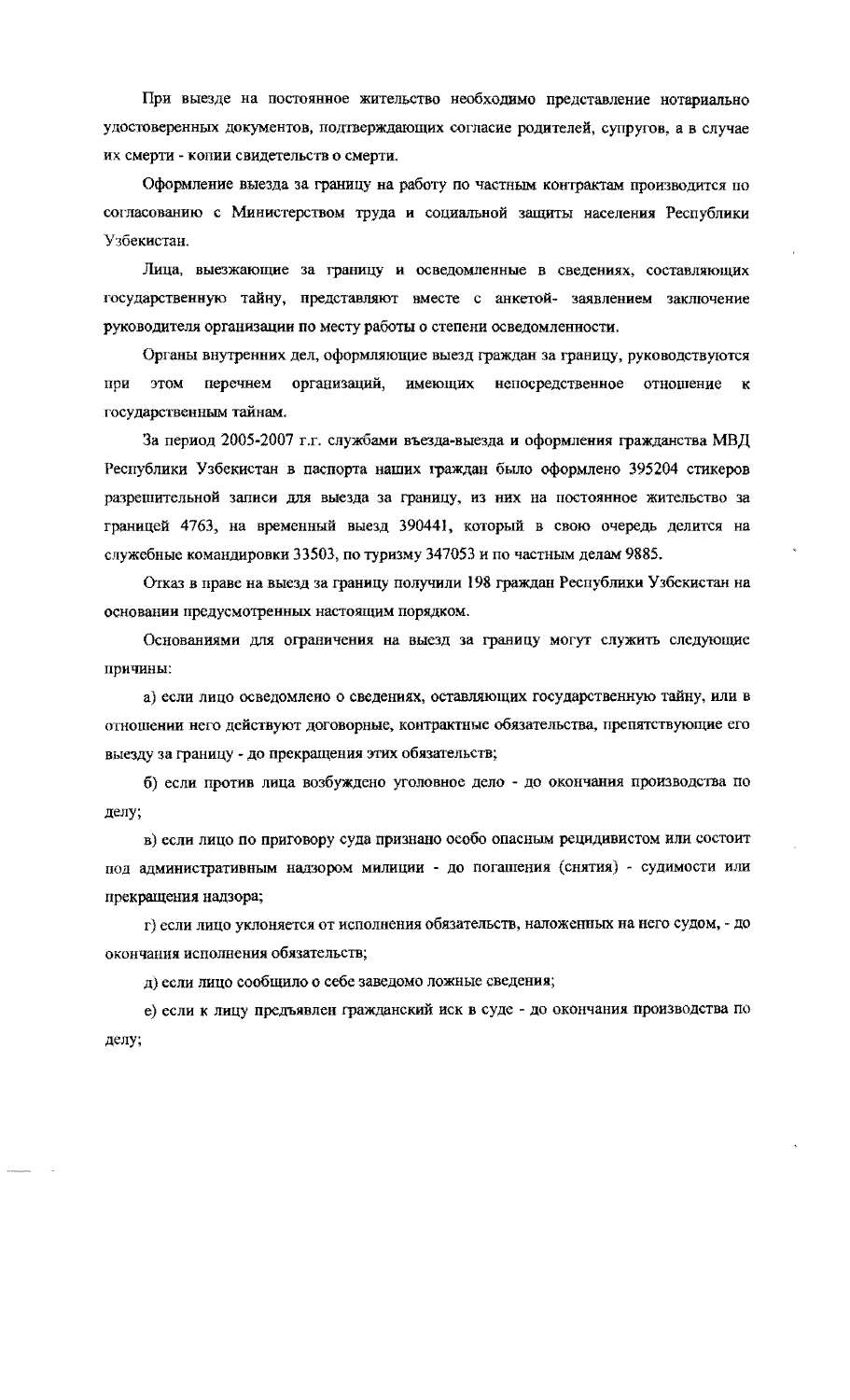ж) если лицо принисано к призывному участку и подлежит призыву на действительную воинскую службу - до окончания прохождения действительной срочной службы или до освобождения от нее в соответствии с законом.

Отказ в праве на выезд за границу по основаниям, предусмотренным настоящим порядком, задержка ответа свыше установленного срока могут быть обжалованы гражданином в вышестоящем органе, который обязан дать ответ не позднее, чем в месячный срок, а при несогласии с его решением - в суд. Обжалованию не подлежат причины для ограничения в праве на выезд за границу, указанные в подпунктах "б" и "ж" настоящего порядка.

Граждане Республики Узбекистан, постоянно проживающие за границей, имеют право на свободный въезд в Республику Узбекистан, выезд из Республики Узбекистан, а также возвратиться на постоянное жительство в Республику Узбекистан.

Для регулирования вопросов вывоза и ввоза рабочей силы: принято Постановление Кабинета Министров Республики Узбекистан от 19 октября 1995 г. №408 «О трудовой деятельности граждан Республики Узбекистан за рубежом и иностранных граждан в республике»; разработано Положение о порядке привлечения и использования иностранной рабочей силы в Республике Узбекистан; принято Постановление Кабинета Министров Республики Узбекистан от 12 ноября 2003 г. N 505 «О мерах по совершенствованию организации трудовой деятельности граждан Республики Узбекистан за рубежом»; разработано Положение об Агентстве по вопросам внешней трудовой миграции; образованы в городах Ташкенте, Фергане, Карши и Нукусе региональные хозрасчетные Бюро по трудоустройству граждан за рубежом, которые являются государственными предприятиями с правами юридического лица и непосредственно подведомственны Министерству труда и социальной защиты населения Республики Узбекистан.

Основными задачами Агентства и региональных бюро по вопросам внешней трудовой миграции являются: оказание содействия гражданам Республики Узбекистан в их трудоустройстве за рубежом; обеспечение граждан Республики Узбекистан информацией о возможностях и условиях трудоустройства за рубежом; отбор кандидатов, соответствующих требованиям иностранных работодателей, для отправки на работу за рубеж; оказание помощи гражданам Республики Узбекистан в оформлении выездных документов, в том числе в получении виз и другой документации, необходимой для оформления при трудоустройстве за рубежом.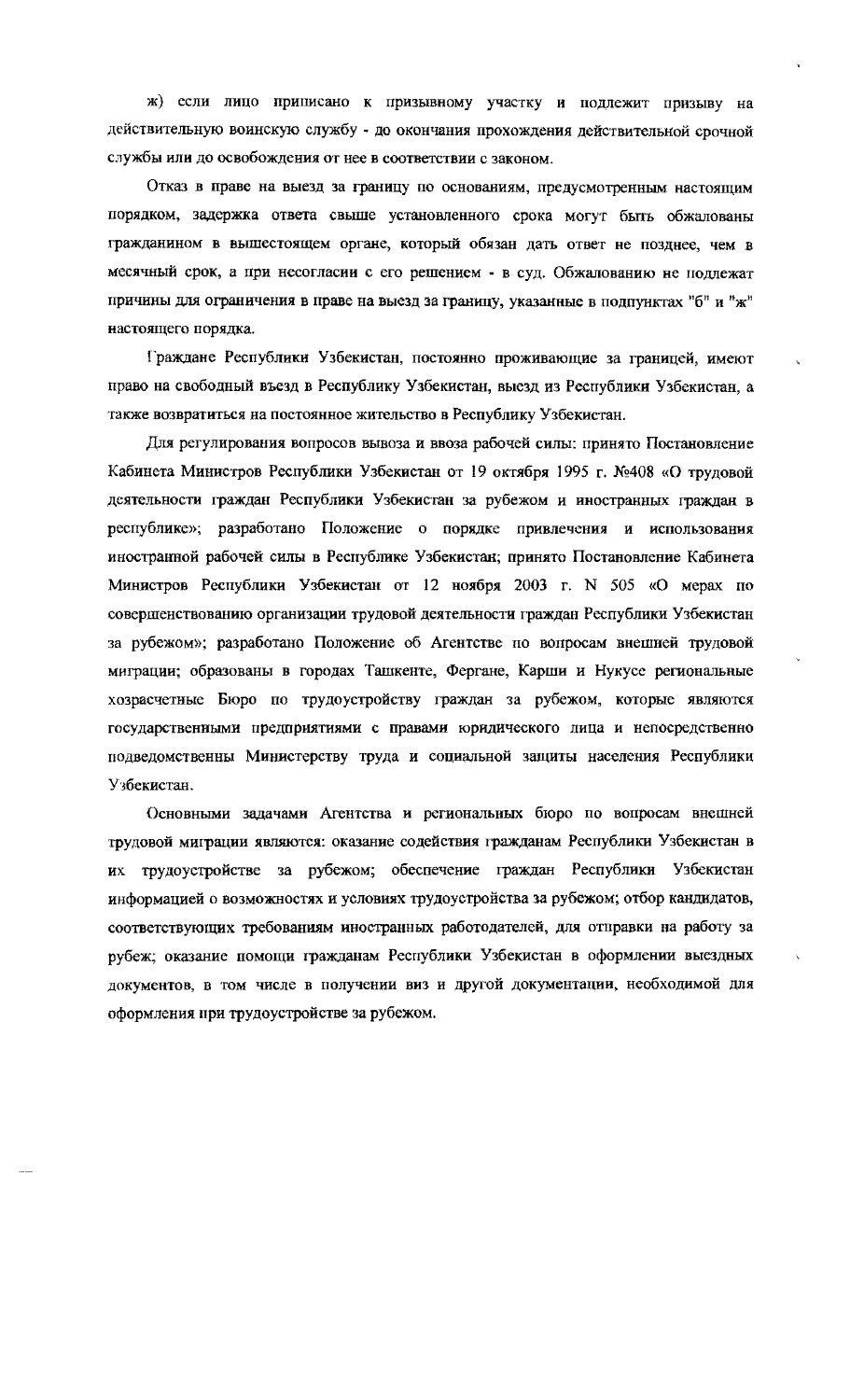В настоящее время разработана концепция и проект закона Республики Узбекистан «О внешней трудовой миграции», который находится на согласовании в соответствующих министерствах и ведомствах.

Иностранные граждане в соответствии с Постановлением Кабинета Министров Республики Узбекистан № 408 от 21 ноября 1996 года «О порядке въезда-выезда, пребывания и транзитного проезда иностранных граждан и лиц без гражданства в Республике Узбекистан» могут въезжать в Республику Узбекистан и выезжать из неё по частным и служебным делам, в качестве туристов, на отдых, учёбу, лечение и на постоянное жительство на основании въездных виз, выдаваемых консульскими учреждениями Республики Узбекистан за рубежом.

Виза на въезд в Республику Узбекистан, кроме транзитной визы, действительна на всей территории Республики Узбекистан, за исключением местностей, объектов, закрытых для посещения иностранными гражданами.

Иностранцы, прибывшие в Республику в течении 3 суток обязаны временно прописаться в органах внутренних дел (в отделах выезда-въезда и оформления гражданства) по месту временного пребывания или зарегистрироваться в гостиницах, кроме местностей и объектов, закрытых для посещения иностранцами.

Иностранные граждане могут постоянно проживать в Республике Узбекистан, если они имеют на то разрешение и вид на жительство. Вид на жительство в Республике Узбекистан выдается в соответствии с Положением «О виде на жительство в Республике Узбекистан для иностранцев, лиц без гражданства и удостоверении лица без гражданства».

Разрешение на постоянное проживание иностранным гражданам в Республике Узбекистан выдается в установленном законодательством порядке на основании их заявлений-анкет Министерством внутренних дел Республики Узбекистан.

Во въезде в Республику Узбекистан иностранному гражданину может быть отказано:

а) в интересах обеспечения национальной безопасности или охраны общественного порядка;

б) если это необходимо для защиты прав и законных интересов граждан Республики Узбекистан и других лиц;

в) если лицо имеет не погашенную и не снятую в установленном порядке судимость за нарушение законодательства Республики Узбекистан;

причастно к деятельности зарубежных террористических, г) если лицо экстремистских и других преступных организаций;